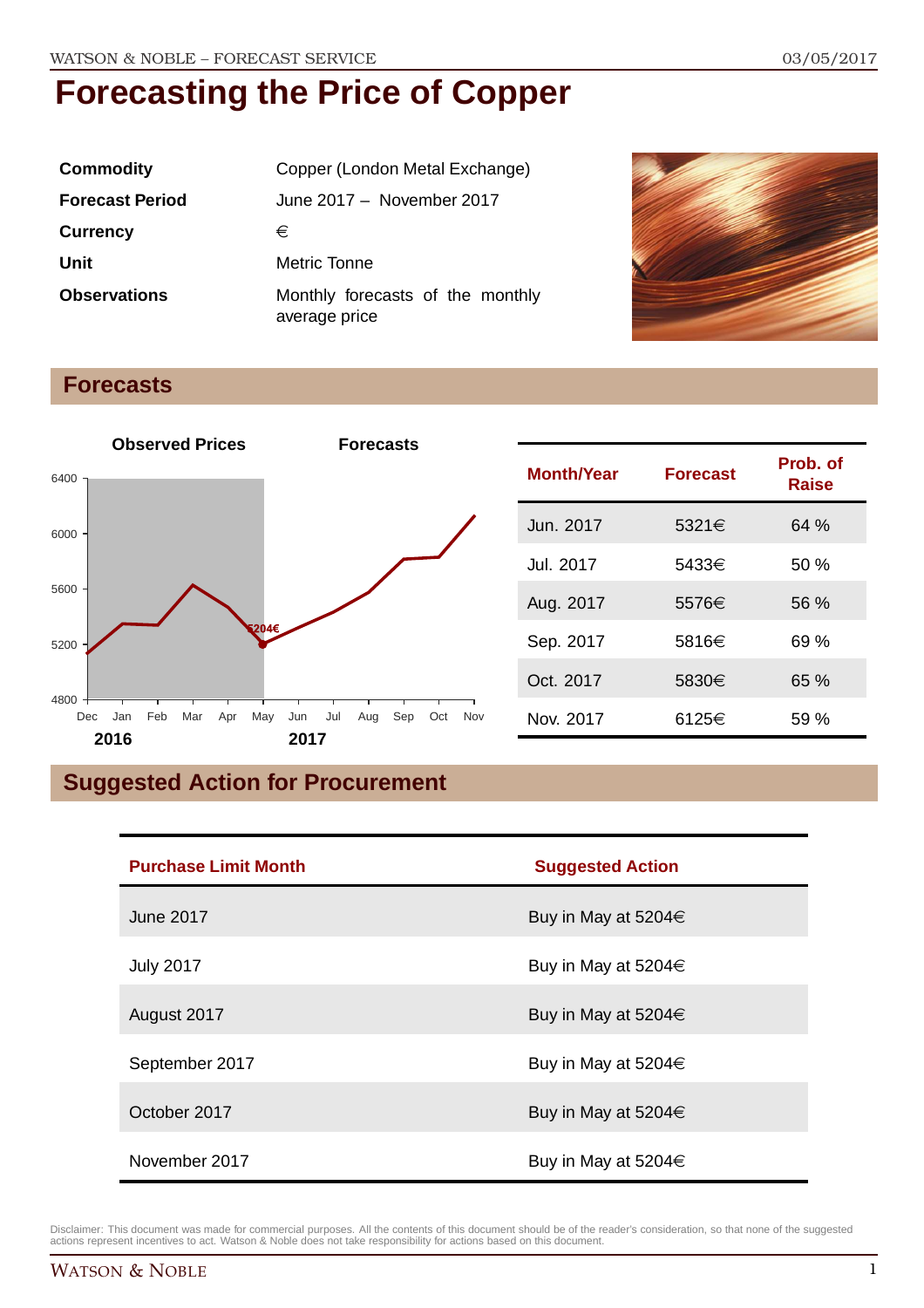### **Impact Analysis: One Month Forecast**



Our algorithm forecasts a higher price of Copper in one month: it is expectable that the price increases 2.24% from  $5204 \in$  to  $5321 \in$  until the beginning of June.

### **Indices of Factors**



- **Decrease of Supply**: Positive pressure of the Supply index
- **Considerable increase of Demand**: Positive pressure of the Demand index
- **Positive pressure of the index of Copper**
- **Positive pressure of the index of variables represent**ing the market upstream
- **Positive pressure of the index of variables represent**ing the market downstream
- **Negative pressure of the financial index**
- **Positive pressure of other commodities and other fac**tors
- Focus on Finland, US, and China



Disclaimer: This document was made for commercial purposes. All the contents of this document should be of the reader's consideration, so that none of the suggested actions represent incentives to act. Watson & Noble does not take responsibility for actions based on this document.

66.8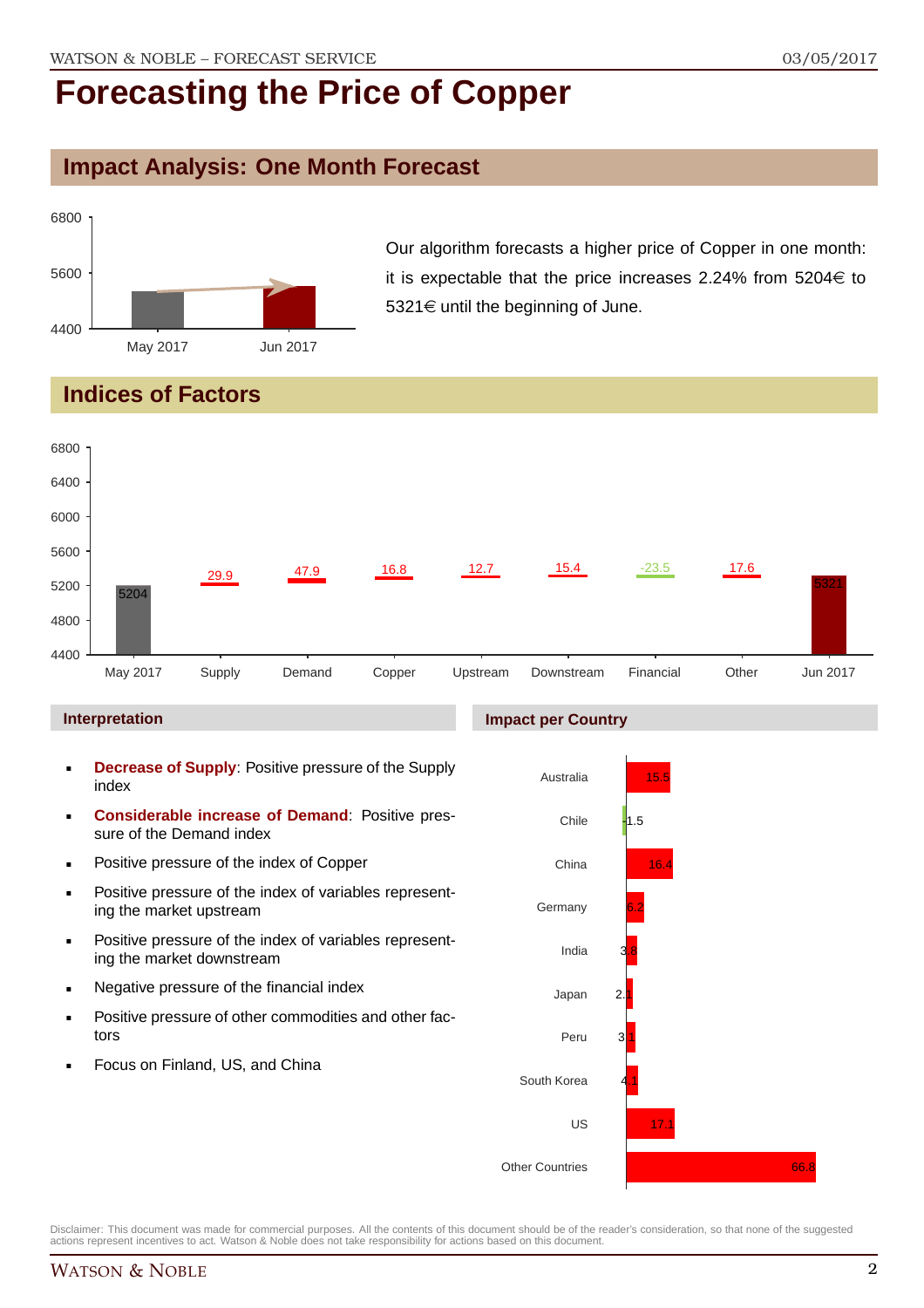### **Impact Analysis: Two Months Forecast**



Our algorithm forecasts a higher price of Copper in two months: it is expectable that the price increases 4.40% from  $5204 \in$  to 5433€ until the beginning of July.

### **Indices of Factors**

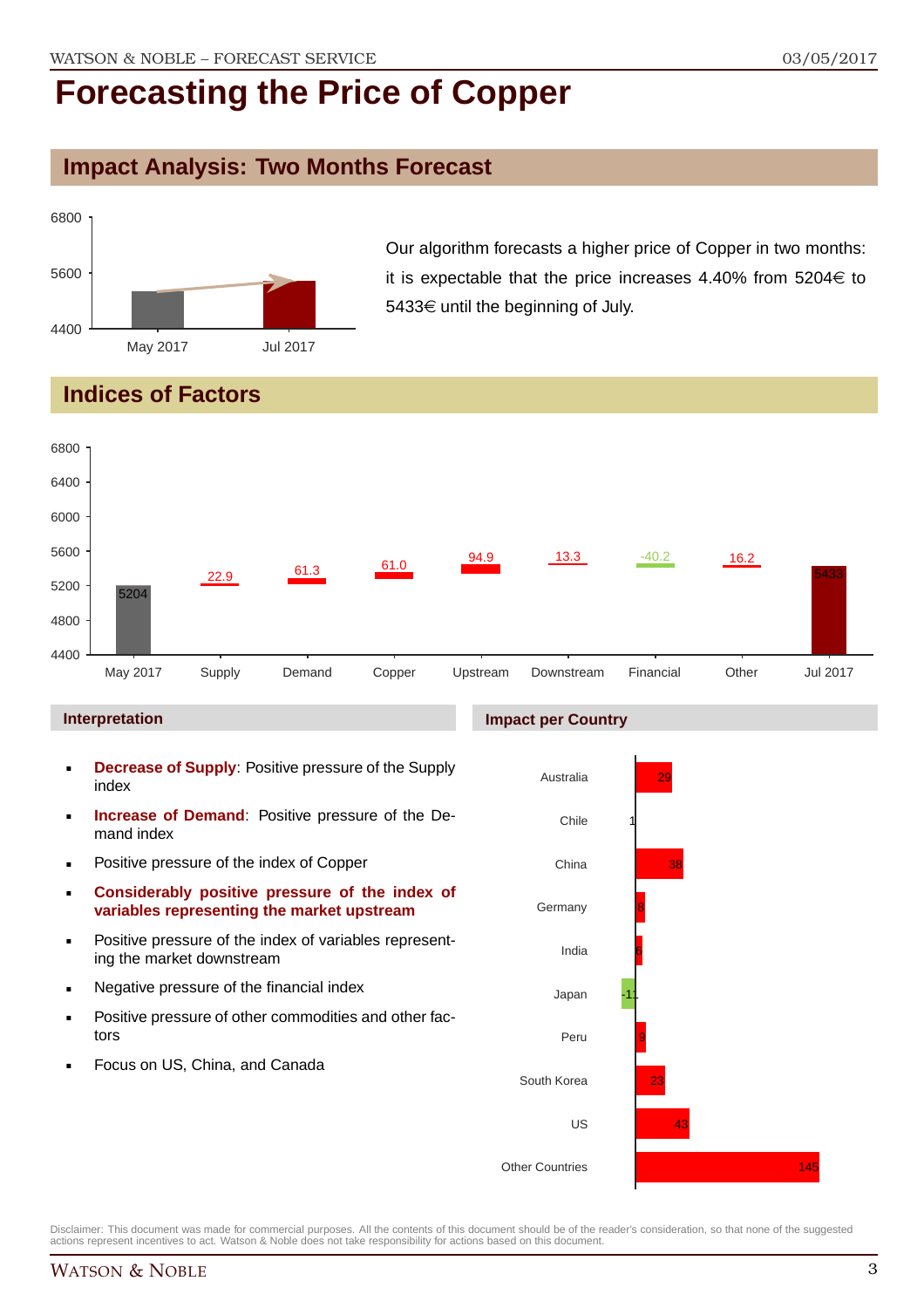### **Impact Analysis: Three Months Forecast**



Our algorithm forecasts a higher price of Copper in three months: it is expectable that the price increases 7.14% from  $5204 \in$  to 5576€ until the beginning of August.

### **Indices of Factors**



#### **Interpretation**

- **Decrease of Supply**: Positive pressure of the Supply index
- **Decrease of Demand**: Negative pressure of the Demand index
- **Considerably positive pressure of the index of Copper**
- **Considerably positive pressure of the index of variables representing the market upstream**
- Positive pressure of the index of variables representing the market downstream
- Positive pressure of the financial index
- Positive pressure of other commodities and other factors
- Focus on Finland, US, and Canada

#### **Impact per Country**

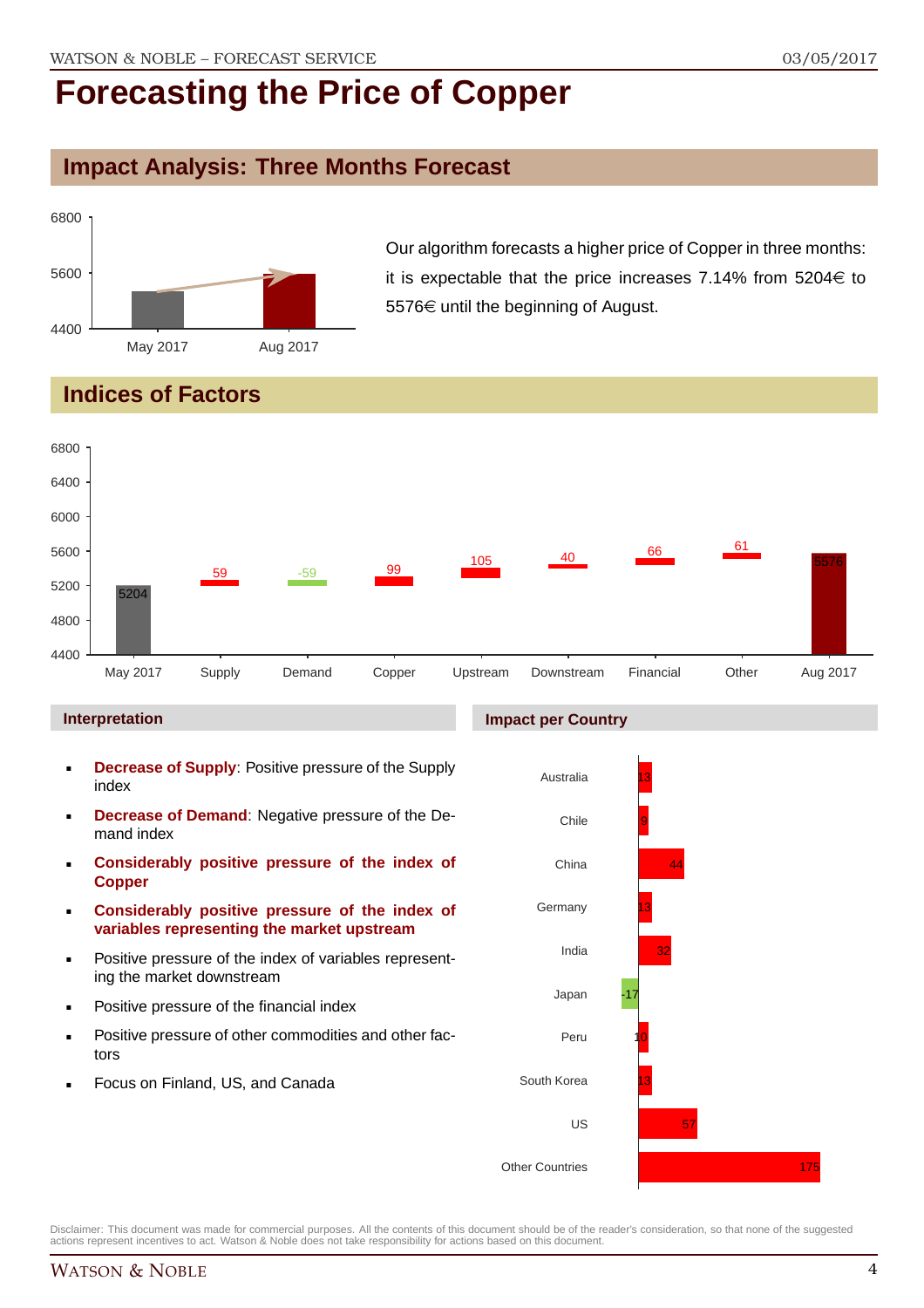### **Impact Analysis: Four Months Forecast**



Our algorithm forecasts a higher price of Copper in four months: it is expectable that the price increases 11.76% from  $5204 \in$  to  $5816 \in$  until the beginning of September.

### **Indices of Factors**



#### **Interpretation**

- **Considerable decrease of Supply**: Positive pressure of the Supply index
- **Considerable increase of Demand**: Positive pressure of the Demand index
- **Considerably negative pressure of the index of Copper**
- Positive pressure of the index of variables representing the market upstream
- Slightly positive pressure of the index of variables representing the market downstream
- **Considerably positive pressure of the financial index**
- Slightly positive pressure of other commodities and other factors
- Focus on Finland, Canada, and US



Disclaimer: This document was made for commercial purposes. All the contents of this document should be of the reader's consideration, so that none of the suggested actions represent incentives to act. Watson & Noble does not take responsibility for actions based on this document.

#### **Impact per Country**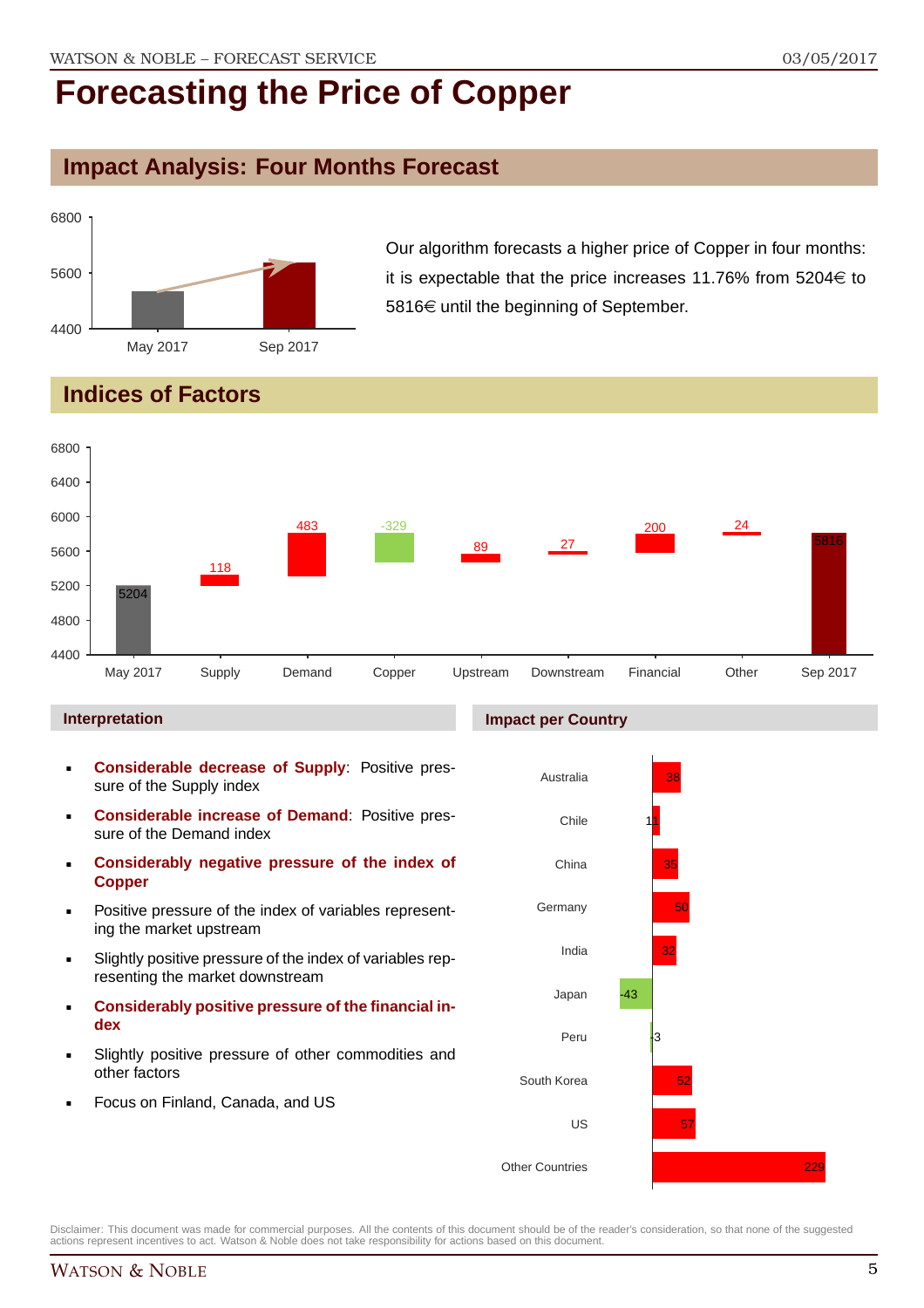### **Impact Analysis: Five Months Forecast**



Our algorithm forecasts a higher price of Copper in five months: it is expectable that the price increases 12.03% from  $5204 \in$  to 5830€ until the beginning of October.

### **Indices of Factors**



#### **Interpretation**

- **Decrease of Supply**: Positive pressure of the Supply index
- **Considerable increase of Demand**: Positive pressure of the Demand index
- **Considerably negative pressure of the index of Copper**
- Positive pressure of the index of variables representing the market upstream
- Positive pressure of the index of variables representing the market downstream
- **Considerably positive pressure of the financial index**
- Positive pressure of other commodities and other factors
- Focus on Finland, US, and China

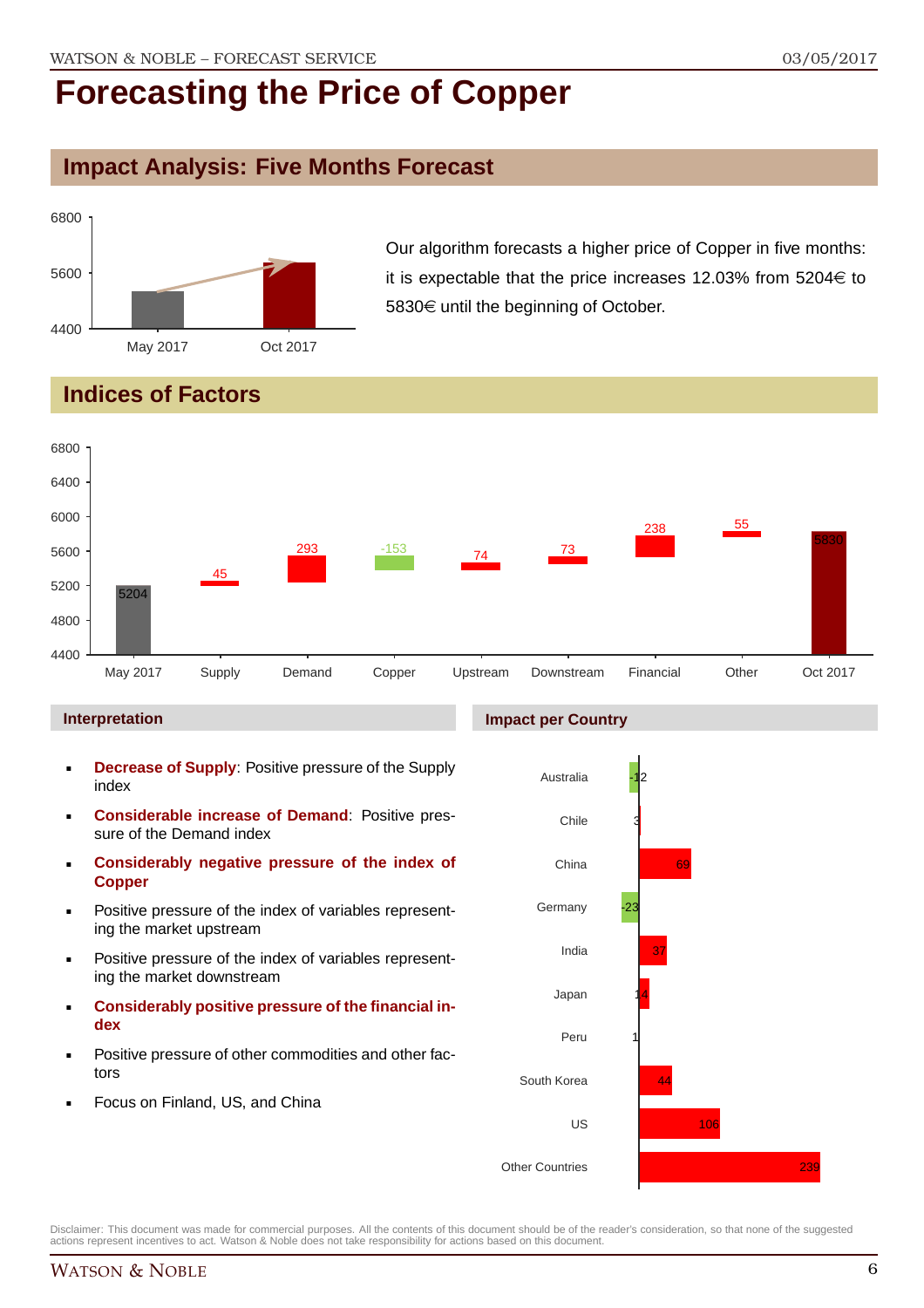### **Impact Analysis: Six Months Forecast**



Our algorithm forecasts a higher price of Copper in six months: it is expectable that the price increases 17.69% from 5204 $\in$  to 6125 $\in$  until the beginning of November.

### **Indices of Factors**



#### **Interpretation**

- **Considerable decrease of Supply**: Positive pressure of the Supply index
- **Considerable increase of Demand**: Positive pressure of the Demand index
- **Considerably negative pressure of the index of Copper**
- **Considerably positive pressure of the index of variables representing the market upstream**
- Slightly positive pressure of the index of variables representing the market downstream
- **Considerably positive pressure of the financial index**
- Slightly positive pressure of other commodities and other factors
- Focus on Finland, US, and Russia

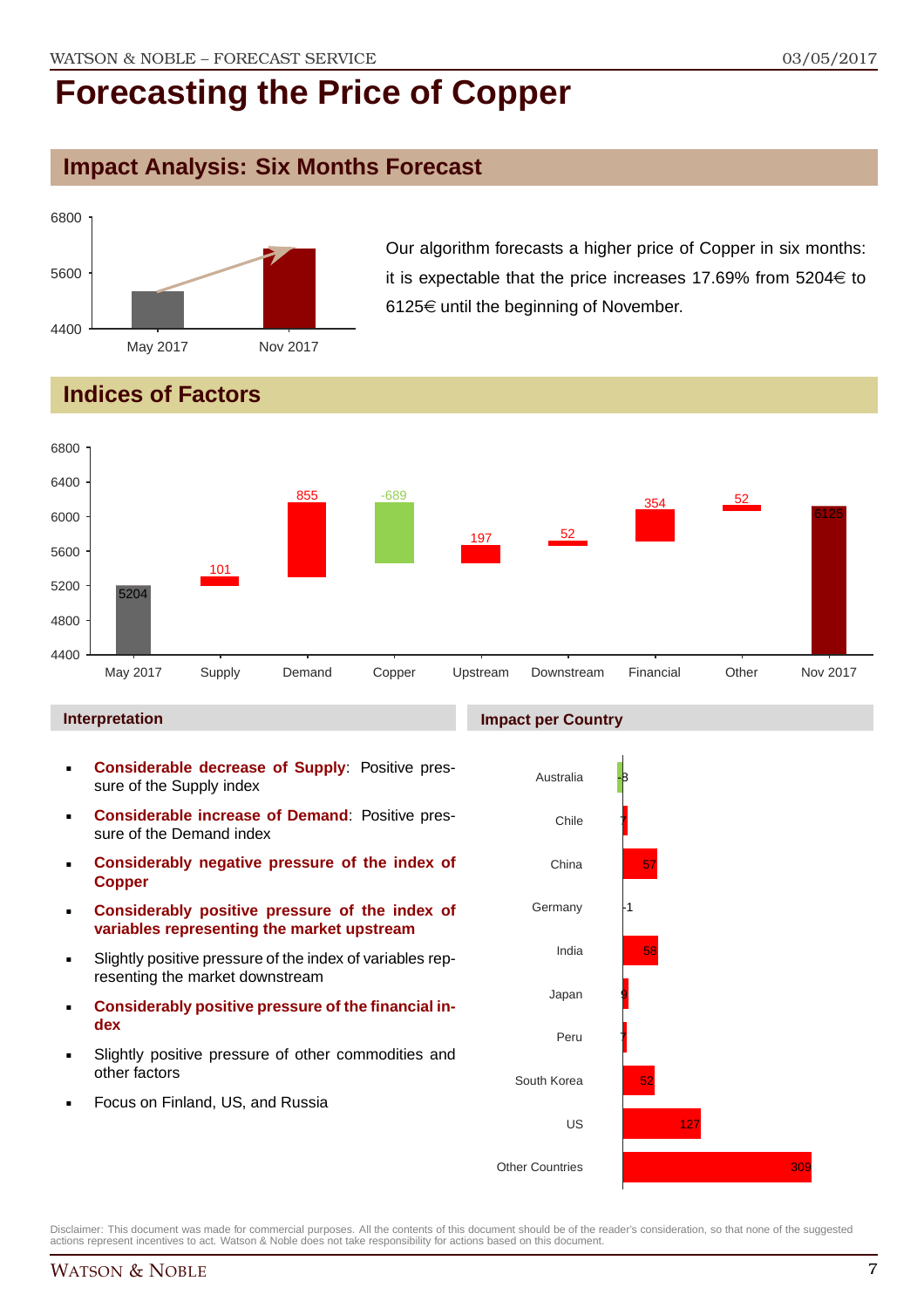### **APPENDIX – Technical Explanation of the Impact Analysis**

In this appendix, we explain the impact analysis of the factors that most contribute for our forecasts.

This Impact Analysis is conducted individually for **each time horizon**, allowing for a distinction between the indices of variables that contribute for our forecasts at short and medium run.

For each time horizon, our analysis has **two components**: first, we present the impact of variables grouped by **indices of factors**; second we present the impact of variables grouped by **indices of countries**.

### **Indices of Factors**

**Indices of factors** are indices of the weighted contributions of the variables grouped in those factors.

**Supply Index:** composed of macroeconomic variables of the producing and exporting countries. It includes variables such as production, exchange rates, inflation, monetary policy, and wages. For example, an increase in wages implies higher production costs which should (in linear, general, and ceteris paribus terms) generate an incentive to increase prices;

**Demand index**: composed of macroeconomic variables of the consuming and importing countries. It includes variables such as production, exchange rates, inflation, monetary policy, and wages. For example, a decrease in a consumer confidence index should (in linear, general, and ceteris paribus terms) increase savings and decrease demand, leading to lower prices;

**Copper Index**: composed of variables related to Copper. It includes variables such as the price of Copper in different regions of the world and exports, imports, and producer prices of Copper in some countries. For example, an increase in the price of Copper in other region may imply an increase in the price of Copper in Europe due to arbitrage movements;

**Upstream index**: composed of variables related to Coal and Copper Ore. It includes variables such as the price and exports, imports, and producer prices of the inputs in some countries. For example, an increase in the price of Coal should (in linear, general, and ceteris paribus terms) generate an increase in the price of Copper;